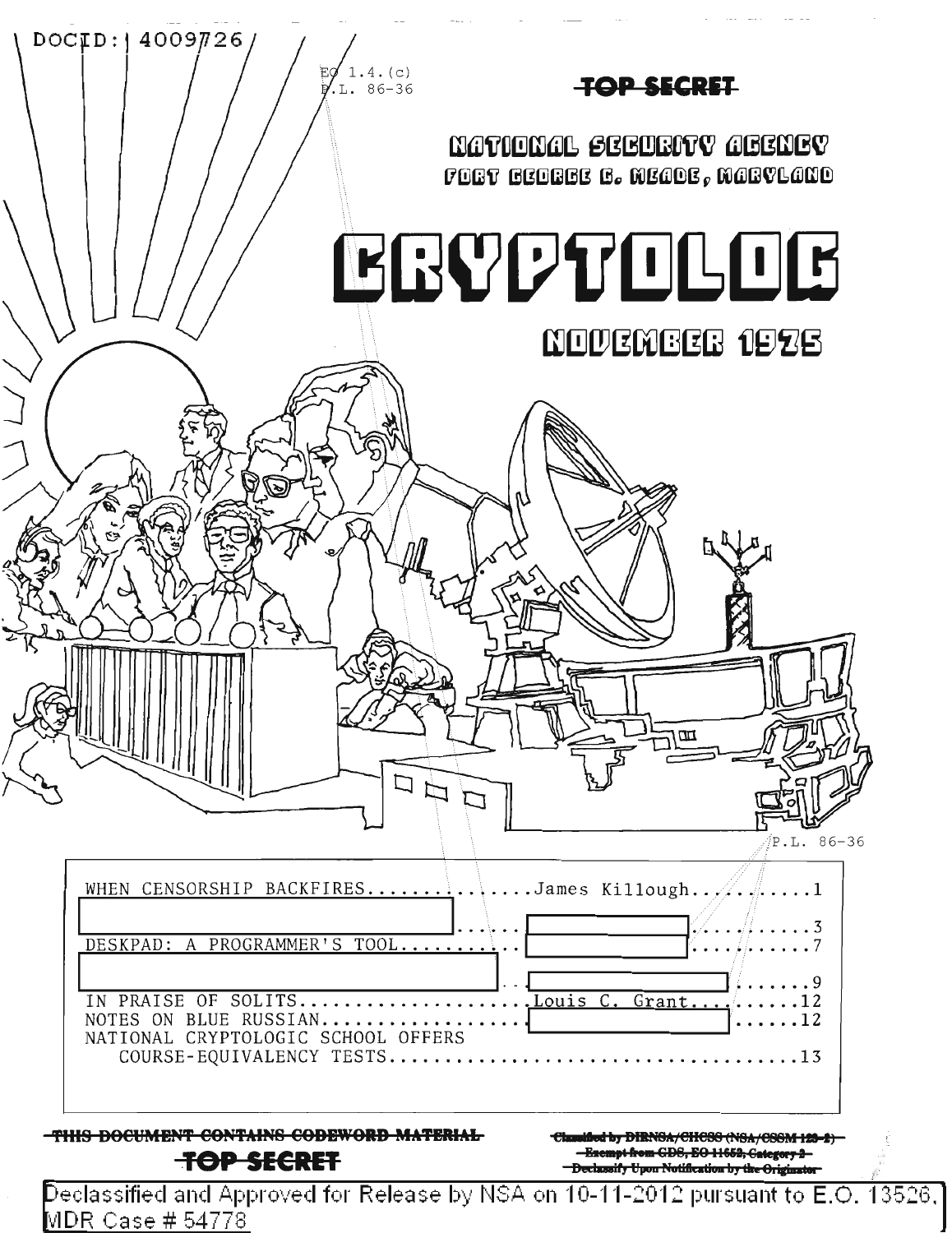**TOP SECRET**

# EBVDTOLOB

Published Monthly by PI, Techniques and Standards,

for the Personnel of Operations

| VOL. II,<br>No. 11 | NOVEMBER 1975 |
|--------------------|---------------|
| _____<br>_____     |               |

PUBLISHER WILLIAM LUTWINIAK

#### BOARD OF EDITORS

| Editor in Chief Arthur J. Salemme (5642s) |                                                 |
|-------------------------------------------|-------------------------------------------------|
| Cryptanalysis                             | $P.L. 86-36$<br>(8025s)                         |
| Language Emery W. Tetrault (5236s)        |                                                 |
| Machine Support                           | 13321s                                          |
| Special Research Vera R. Filby (7119s)    |                                                 |
|                                           | Traffic Analysis Frederic O. Mason, Jr. (4142s) |

For individual subscriptions send

name and organizational designator

to: CRYPTOLOG, PI

#### **TOP SECRET**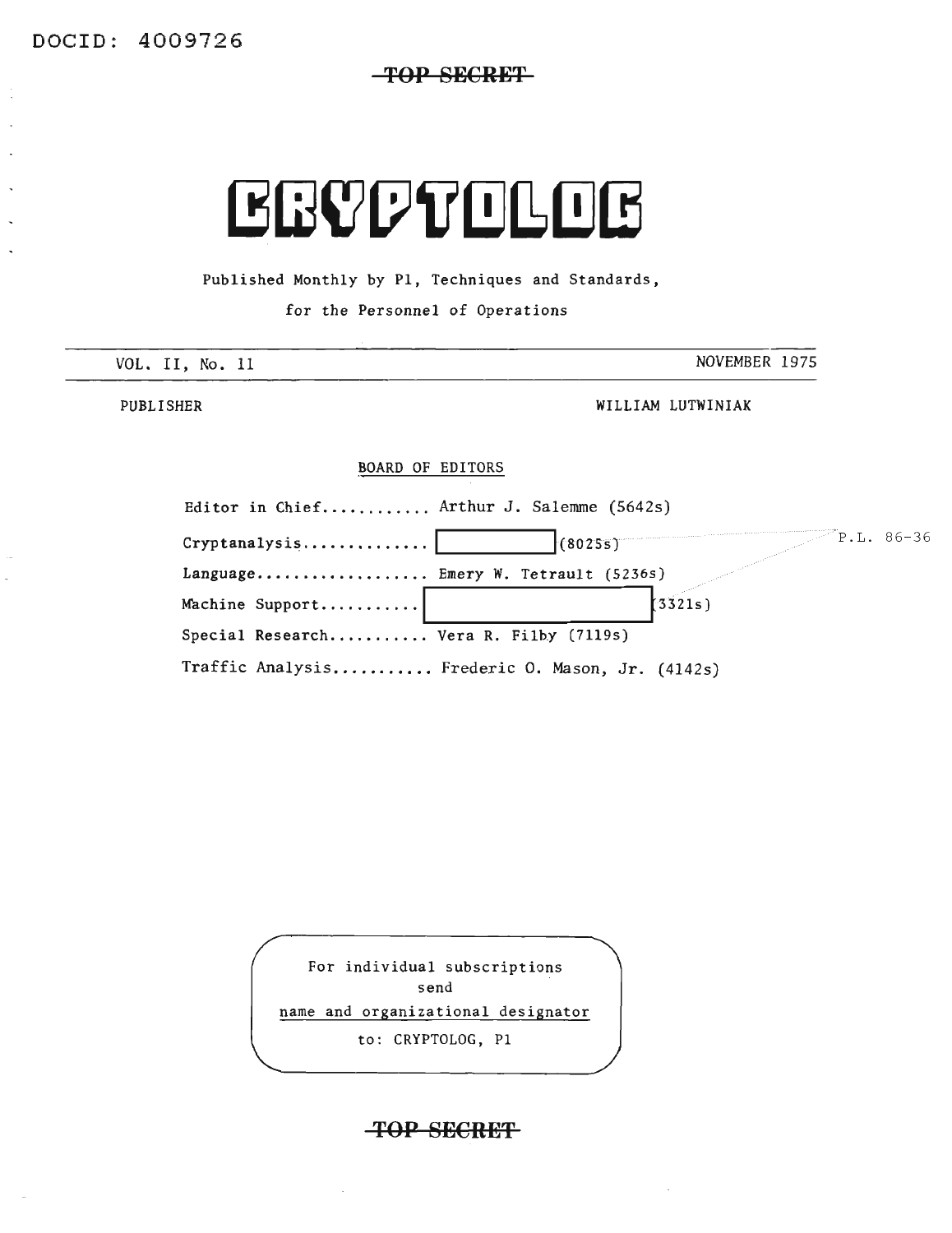### DOClD: 4009726

-TOP SECRET UMBRA-



Theodore Shabad is one of the preeminent American experts on Soviet physical and economic geography. He is the author of *Geogrophy of the USSR (1951), Basic Industrial Resoupces of the USSR* (1969), and *China's Changing Map* (1972). Since 1953 he has been a member of the New York Times foreign news staff reporting from MOscow. Of all the foreign correspondents in Moscow, he appears to have the sharpest eye for irregularities in the Soviet press which many people fail to notice or appreciate, and therein lies an interesting and instructive tale.

Back in 1971, Shabad published an analysis of election reports from Tadzhikistan that must have had the folks at  $G$ lavlit<sup>1</sup> hopping for weeks if not months. Now, just following the <sup>1975</sup> republic-level elections in the USSR, is a good time to look back at Shabad's 1971 article and the intervening years to observe what appear to be its effects.

#### *Shabad's Article*

Shabad noticed that, in listing the electoral districts for the 1971 elections to the Supreme' *What Shabad Didn't Know, But We Did* Soviet of the Tadzhik Republic, the newspaper Shabad may not have known how close he came. *KOmmunist Tadzhikistana* (18 March 1971) entirely Had he had access to CIA defector reports, he districts in Leninabadskaya Oblast' (Nos. 256<br>through 259). However, after the election. all the elected deputies were listed. One was Vladimir Yakovlevich Oplanchuk, identified as | "somewhere in Central Asia."

lAbbreviation for Chief Directorate for the Protection of State Secrets in the Press, known in the West as "the censor."

"director of a plant," and another was a person identified as First Secretary of "a City Committee of the Communist Party." Both were members of the Central Committee of the Tadzhik Communist Party, and Oplanchuk had been a delegate to both the 23rd and 24th Party Congresses.

Consulting the Soviet census that had been published in 1970, Shabad found a statement that there were seven cities in Tadzhikistan with popUlations of 20,000 to 50,000, for a combined popUlation of 203,700. But the census report listed only six cities, with their respective populations. Simple addition and subtraction. led Shabad to conclude that the "secret city" had a population of 24,000. To suggest what and where that city was, he turned to prewar geographies identifying Taboshar as a principal site of radioactive ore in Leninabadskaya Oblast'. Thus he concluded that the "secret city" was probably Taboshar, and that its identity was being suppressed by the censors because of its relationship to the Soviet atomic-energy program.

skipped over four of the numbered electoral' would have discovered that Oplanchuk had been<br>districts in Leninabadskaya Oblast' (Nos. 256) the head of a Soviet uranium-mining operation in East Germany until 1956, when he was transferred<br>to become Chief of a uranium-mining operation

November 75 \* CRYPTOLOG \* Page 1

TOP SECRET UMBRA

 $EO~1.4. (c)$ P.L. 86-36 P.L. 86-36 ے میں اور اس کے اس کے اس کے اس کے لئے اس کے اس کے اس کے اس کے اس کے اس کے اس کے اس کے اس کے اس کے اس کے اس کے<br>اس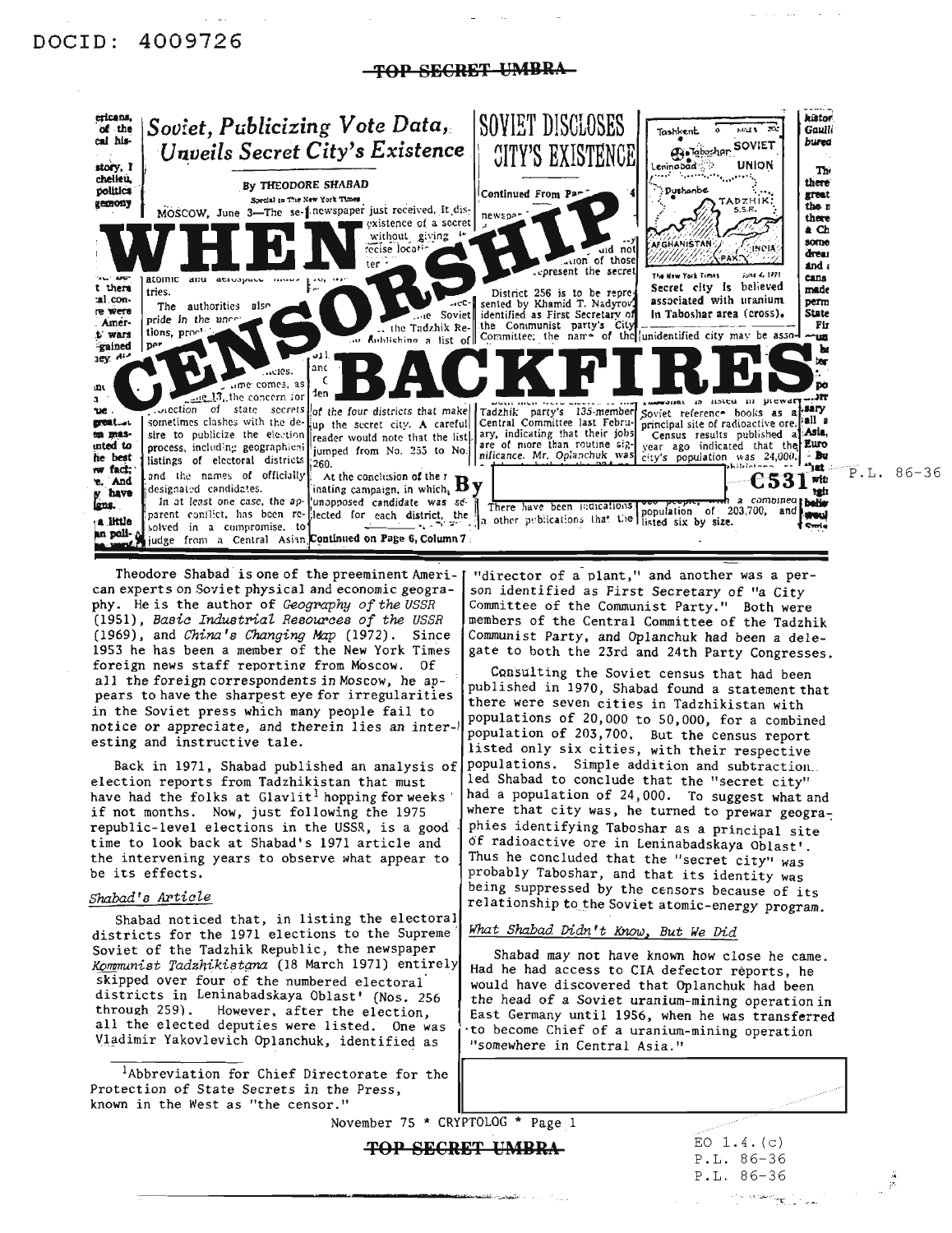DOCID: 4009726<br><del>TOP SECRET UMBRA</del>



#### *Soviet Revelations, 1973-1974*

Though Shabad may not have known how close he came, the guardians of the secrets at Glavlit and the Ministry of Medium Machine Building (the ministry with overall responsibility for the Soviet atomic-energy program) knew only too well and must have had some unkind thoughts for our wily correspondent. While he had not completely spilled the beans, he had tipped them very precariously. They could be fairly certain that Shabad had focused the attention of at least a few Western intelligence analysts on the Leninabad area.

Given the choice of stonewalling it or letting<br>the chips fall where they might, the censors apparently decided the jig was up and took the wraps off the "secret city." <sup>2</sup> In 1973, Volume 14 of the Third Edition of the *Large Soviet EncycZopedia* was published. It contained a short article on Leninabadskaya Oblast' and identified the seventh city as *Chkalovsk* (of which "Skalows I" had obviously been a garble). In typical Soviet fashion, the censors refused to show the city on the map accompanying the encyclopedia article.

In 1974, however, perhaps realizing the futility of their predicament, they passed two publications:

- **ea** map showing Chkalovsk as <sup>a</sup> city <sup>a</sup> few kilometers southeast of Leninabad, with between 10,000 and 30,000 souls; and
- e an administrative-territorial handbook listing *Chkalovsk* as a city with 26, 000 inhabitants that had been created in 1956 (the year Oplanchuk was transferred from East Germany) , with administrative responsibil ity for three widely separated settlements: *Taboshar,* about 45 kilometers north of Chkalovsk; *Palas,* about 15 kilometers to the east; and *Naugarzan*, in the extreme northern tip of Tadzhikistan, over 90 kilometers northeast of Chkalovsk. None of these four locations were included among the 63,499 entries in the 1969 USSR Postal Index (similar to our ZIP code listing). NSA's Soviet Localities File contained no open-source references to Chkalovsk or Taboshar, and no references at all to Naugarzan or Palas. But in 1974 the lid was off.

<sup>2</sup>Statements concerning the motives of the censors are of course pure speculation, in view of the lack of defectors from Glavlit.

*Soviet* 1975 *Republic-Level Elections*

Which brings us now to the 1975 republic-level elections. With the censors presumably chastened by Shabad's exposé, there was no repetition of the 1971 shenanigans: no electoral districts were omitted from the published list. This time all the four deputies from Chkalovsk were either employees of the Combine or had been nominated by workers of the Combine.<sup>3</sup> This clearly shows Chkalovsk to be a "company town" whose administrative Control over Taboshar, Palas, and Naugarzan is a result of its uranium mining and refining activities.



All of this, including the reference to "Skalows I," began to make sense. Presumably for reasons of security and economics, the ad-P.L. 86-36 ministrative headquarters of Combine 6, along  $EO 1.4. (c)$ with support elements and other non-mining facilities, were relocated to a new city incorporating an area of extensive recent construction and the older settlement of Chkalovskij from which it took its name. In order to maintain complete control over its subsidiary mining operations, it was necessary to subordinate the local soviets of Taboshar, Palas, and Naugarzan to the Chkalovsk City Soviet. Thus, since reference to Chkalovsk was forbidden, mention of the other three locations was also taboo. The situation was not unique, but was certainly very unusual. For 15 years the blackout succeeded, and therefore may be said to have served its purpose, but in the end it was its own undoing. Were the Soviets ready to reveal their "secret city" anyway, and was Shabad's article <sup>a</sup> mere embarrassment? <sup>I</sup> doubt it.

*Moral:*

Excessive censorship may betray that<br>which it is supposed to protect; or<br>lit pays to read Soviet publications<br>with an eye to what is not said. which it is supposed to proceed, or  $\frac{1}{\sqrt{2}}$ with an eye to what is not said.

<sup>3</sup>This time the censors tried to confuse us by calling it "a construction combine." Ah what tangled webs we weave. . .

November 75 \* CRYPTOLOG \* Page 2

#### **'fOP** SECRB~ **UMBRA**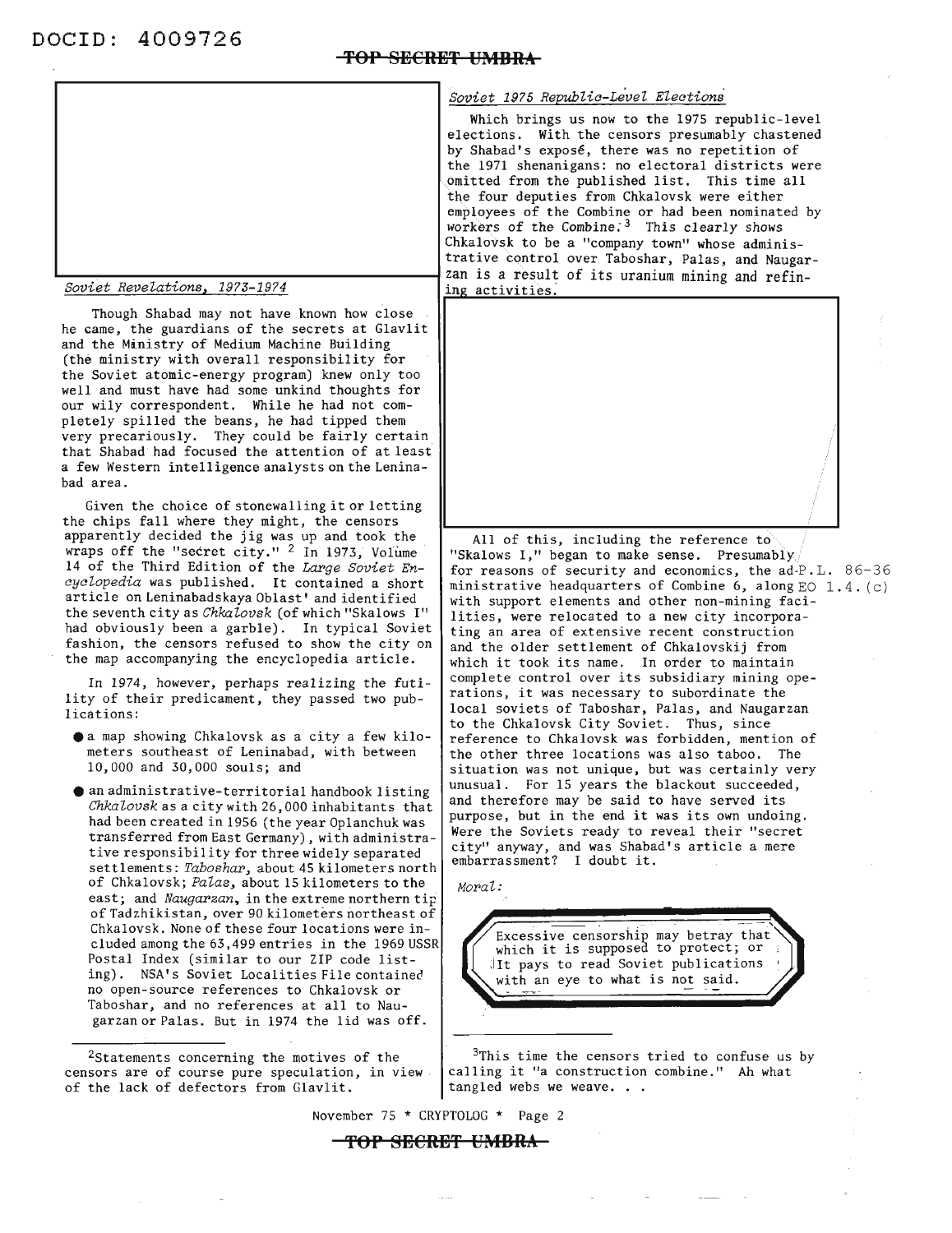// P.L. 86-36 EO  $1.4. (c)$ 

> $\epsilon^*$  $\sigma_{\rm{eff}}$

November 75 \* CRYPTOLOG \* Page 3 **TOP 8BCRB'f UMBRA**

 $\label{eq:1} \mathcal{L}(\mathcal{H}^{\mathcal{L}}_{\mathcal{F}}(\mathcal{F})) = \mathcal{L}(\mathcal{H}^{\mathcal{L}}_{\mathcal{F}}(\mathcal{F})) = \mathcal{L}(\mathcal{F})$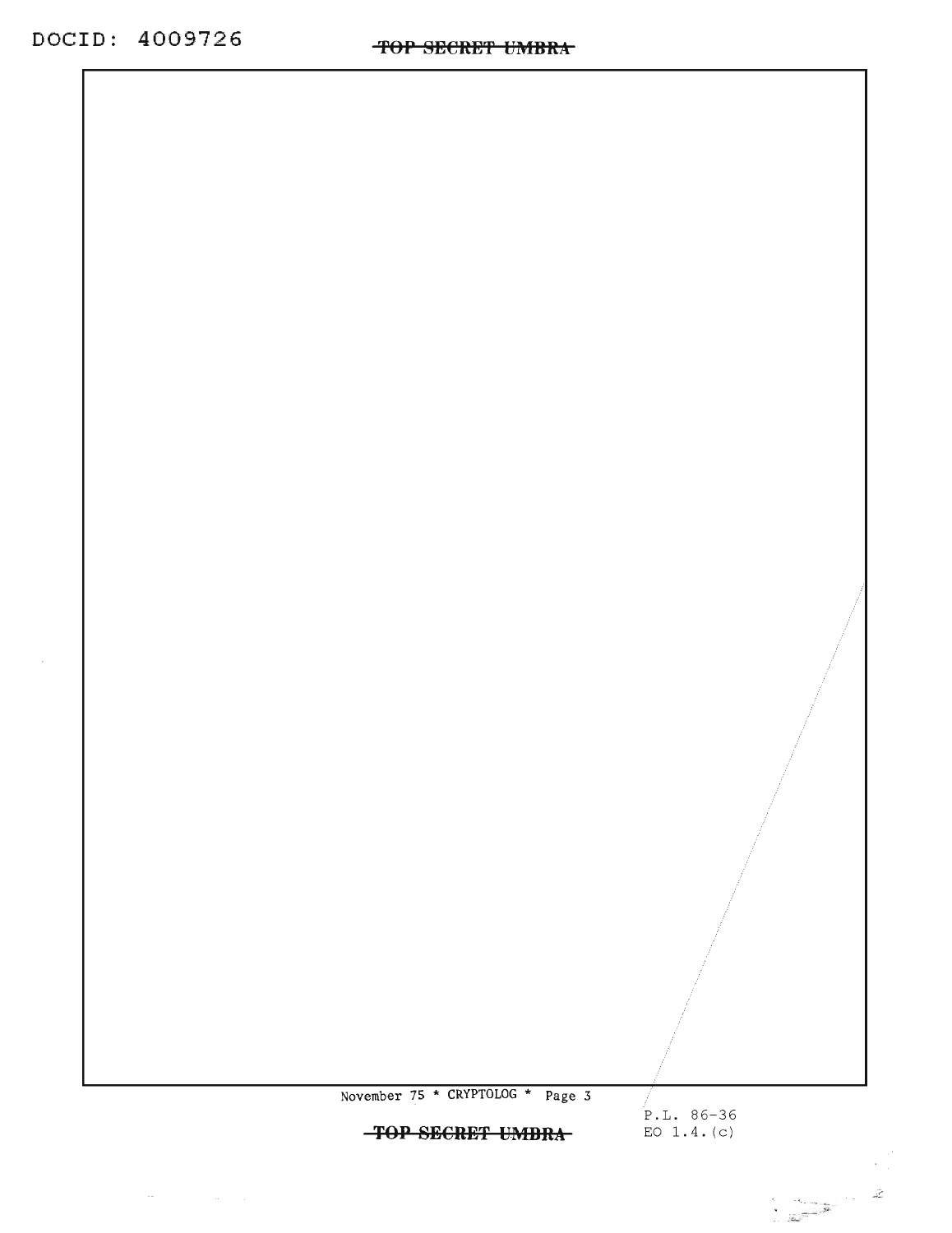$\frac{1}{\sqrt{2\pi}}\frac{1}{\sqrt{2\pi}}\frac{1}{\sqrt{2\pi}}\frac{1}{\sqrt{2\pi}}\frac{1}{\sqrt{2\pi}}\frac{1}{\sqrt{2\pi}}\frac{1}{\sqrt{2\pi}}\frac{1}{\sqrt{2\pi}}\frac{1}{\sqrt{2\pi}}\frac{1}{\sqrt{2\pi}}\frac{1}{\sqrt{2\pi}}\frac{1}{\sqrt{2\pi}}\frac{1}{\sqrt{2\pi}}\frac{1}{\sqrt{2\pi}}\frac{1}{\sqrt{2\pi}}\frac{1}{\sqrt{2\pi}}\frac{1}{\sqrt{2\pi}}\frac{1}{\sqrt{2\pi}}\frac{1$ 

November 75 \* CRYPTOLOG \* Page 4

### **TOP SECRET UMBRA**

 $\alpha$  ,  $\alpha$  ,  $\alpha$  ,  $\alpha$  ,  $\alpha$ 

and the state of the state.

EO 1.4. (c) P.L. 86-36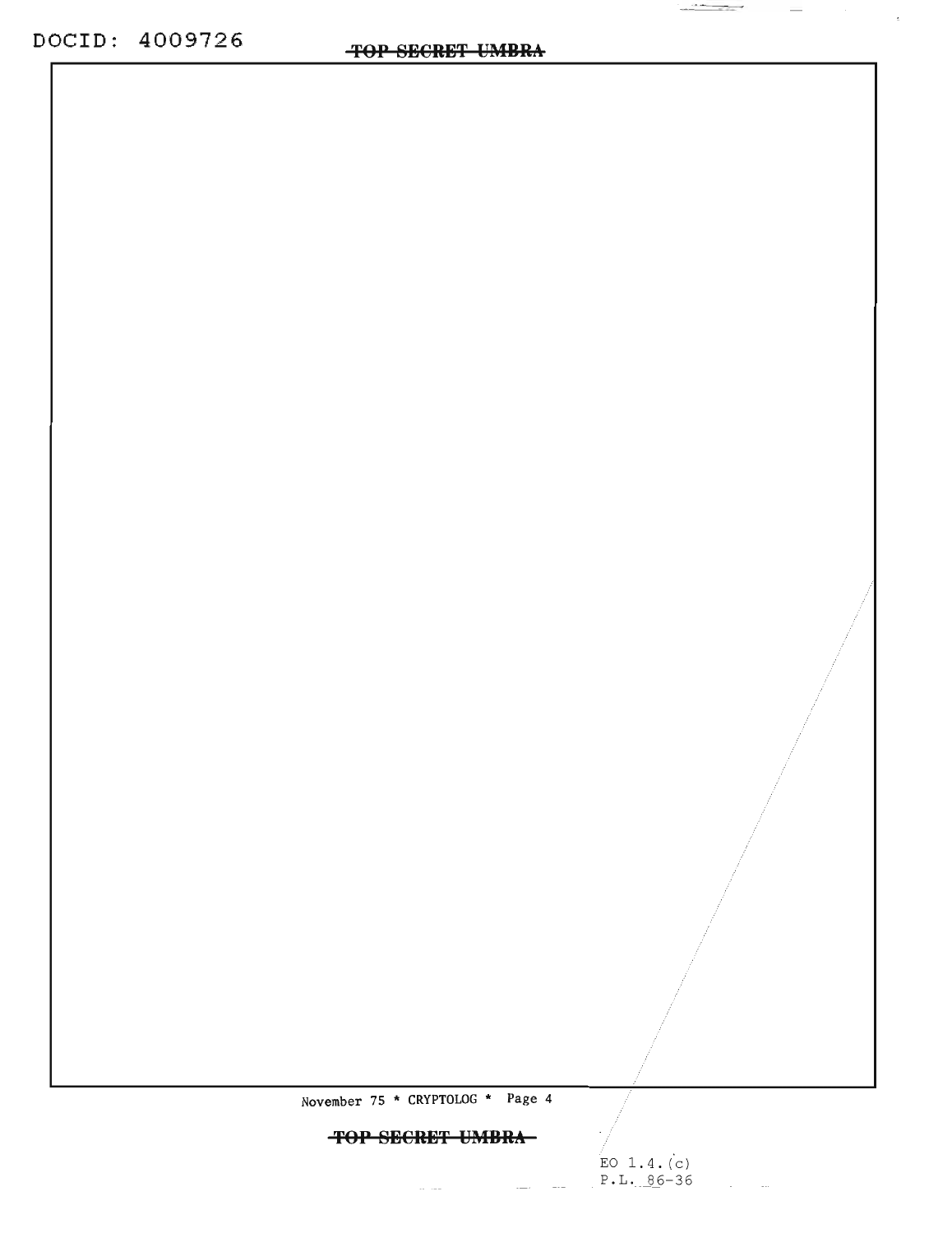$\mathcal{O}(\mathbb{R}^4)$  , and  $\mathcal{O}(\mathbb{R}^4)$ 

 $\sim$   $\sim$ 

### TOP SECRET UMBRA

 $\sqrt{1-\beta}$ 

 $EO 1.4. (c)$ P.L. 86-36

 $\sim$   $^{-1}$ 

November 75 \* CRYPTOLOG \* Page 5

 $\hat{f}(\hat{f})$  , and  $\hat{f}(\hat{f})$  , where  $\hat{f}(\hat{f})$  , and  $\hat{f}(\hat{f})$  , and  $\hat{f}(\hat{f})$  , and  $\hat{f}(\hat{f})$ 

TOP SECRET UMBRA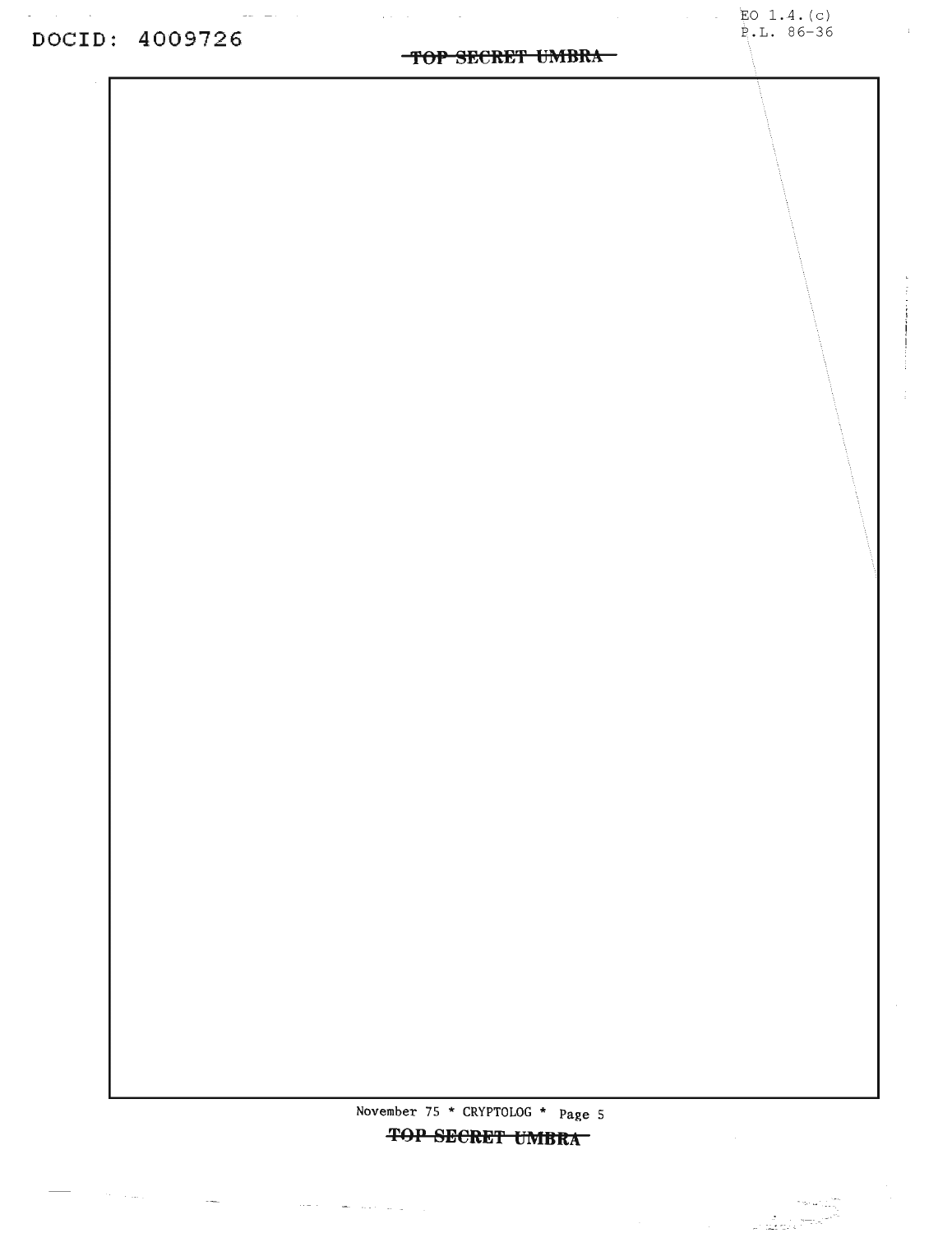

**'fOP SECRE'f UMBRA** EO 1. 4. (c)

 $\sim 10^{-1}$ 

 $\mathcal{L}^{\mathcal{L}}(\mathcal{L}^{\mathcal{L}})$  and  $\mathcal{L}^{\mathcal{L}}(\mathcal{L}^{\mathcal{L}})$  . The contribution of the contribution of  $\mathcal{L}^{\mathcal{L}}$ 

 $EO 1.4. (c)$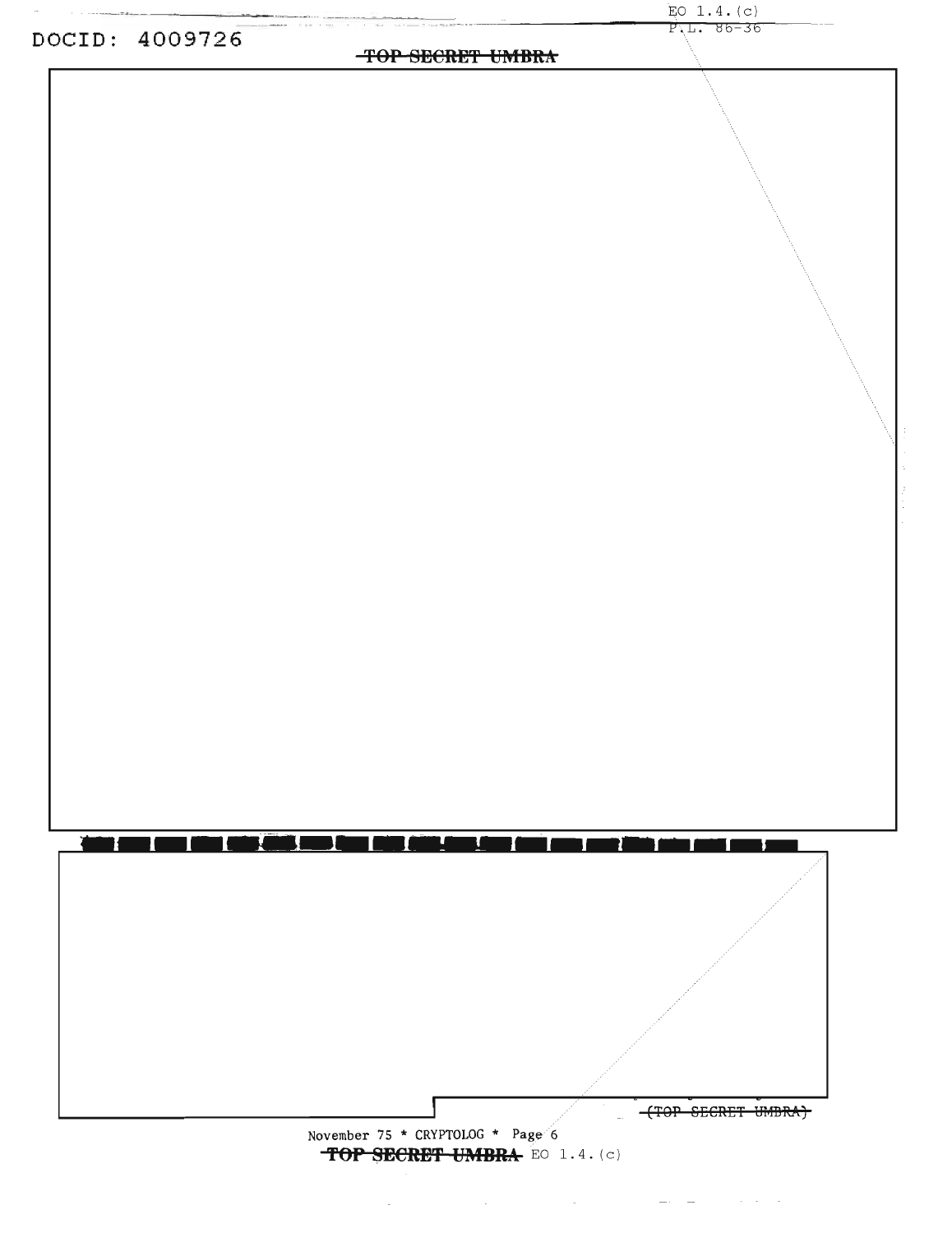#### UNCLASSIFIED



Software is getting more costly and taking up more of the Data Processing budget. More work is being requested of fewer people. Software is becoming more sophisticated and more complex. How can management meet the new challenges? Increased productivity is one way, and DESKPAD is a way of attaining this goal.

DESKPAD is a remote-terminal, time-sharing, software-development system. The DESKPAD system provides the full capability of an on-line computer system to the programmer when he needs it. By assisting the programmer, DESKPAD increases overall productivity in areas such as documentation, generation of specificat ions and design plans, as well as the actual programming. The remote system saves the programmer time in various ways: travel to and from machine areas is reduced since updating is performed on-line; the time-

consuming task of making corrections, on tape or cards, to programs is eliminated; there is no longer a need to wait for a machine run to see how a piece of code fits in, since the program text is available on-line; and documentation is kept up to date, since it can be changed as the program is modified or generated while the program is being developed.

With the increased productivity made possible by DESKPAD, the system can pay for itself in less gram (PIP), an accounting information program  $\frac{1}{2}$  gram (PIP), an accounting information program. is \$12,800 a year. A s-percent increase in his file recovery program (BACKUP), a character/ productivity will yield an increase in his value<br>of \$640. In a division of approximately 70 people, the total increase in value will be  $$44,800$  used software package on DESKPAD. The editor a year, which is approximately one-fifth of the was obtained at no cost to the government<br>\$180,000 cost of the DESKPAD system.

The DESKPAD system consists of a Digital (Computer User Society (DECUS). It provides Equipment Corporation (DEC) PDP-11/45 computer the user with total control of the VTO5 term with 112K of main memory and 40 megabytes of [nal. PAGE makes the task of editing more enjoymass storage. The system contains various peri- able than one the programmer resents doing. In pherals including magnetic tape, paper tape, addition to the previously mentioned software, 16 VTO5 CRT terminals, a link to the UNIVAC 1108 | a software interface has been purchased from computer, and a REDACTRON Communicating Type- | the Oregon Museum of Science and Industry writer. Hardware is under control of the RSTS/E  $(OMSI)$ . The interface allows RSTS users to (Resource Sharing Time Sharing/Extended) system make use of the RT11 single-user system. T



purchased with the system from DEC. RSTS allows the users to perform time-sharing with the Basic-Plus language. Basic-Plus performs matrix manipulation, alphanumeric string operation, virtual memory addressing, and many other functions that allow both simple and advanced programming to be performed. Also available are many utility programs to standardize redundant operations needs for everyday use. These<br>utilities include a peripheral interchange pro-(MONEY), a system status reporter (SYSTAT), a line editor (EDIT), and a powerful cursor control editor (PAGE). PAGE is the most frequently through our membership in the Digital Equipment the user with total control of the VTO5 termimake use of the RT11 single-user system. The

November 75 \* CRYPTOLOG \* Page 7

#### UNCLASSIFIED

P.L. 86-36

 $\sum_{\sigma \in \mathcal{L}(\mathcal{D})} \frac{d\sigma \mathcal{L}_{\mathcal{D}_{\mathcal{D}_{\mathcal{D}}}}}{\sigma^2} \sim \frac{\sigma^2}{\sigma^2}$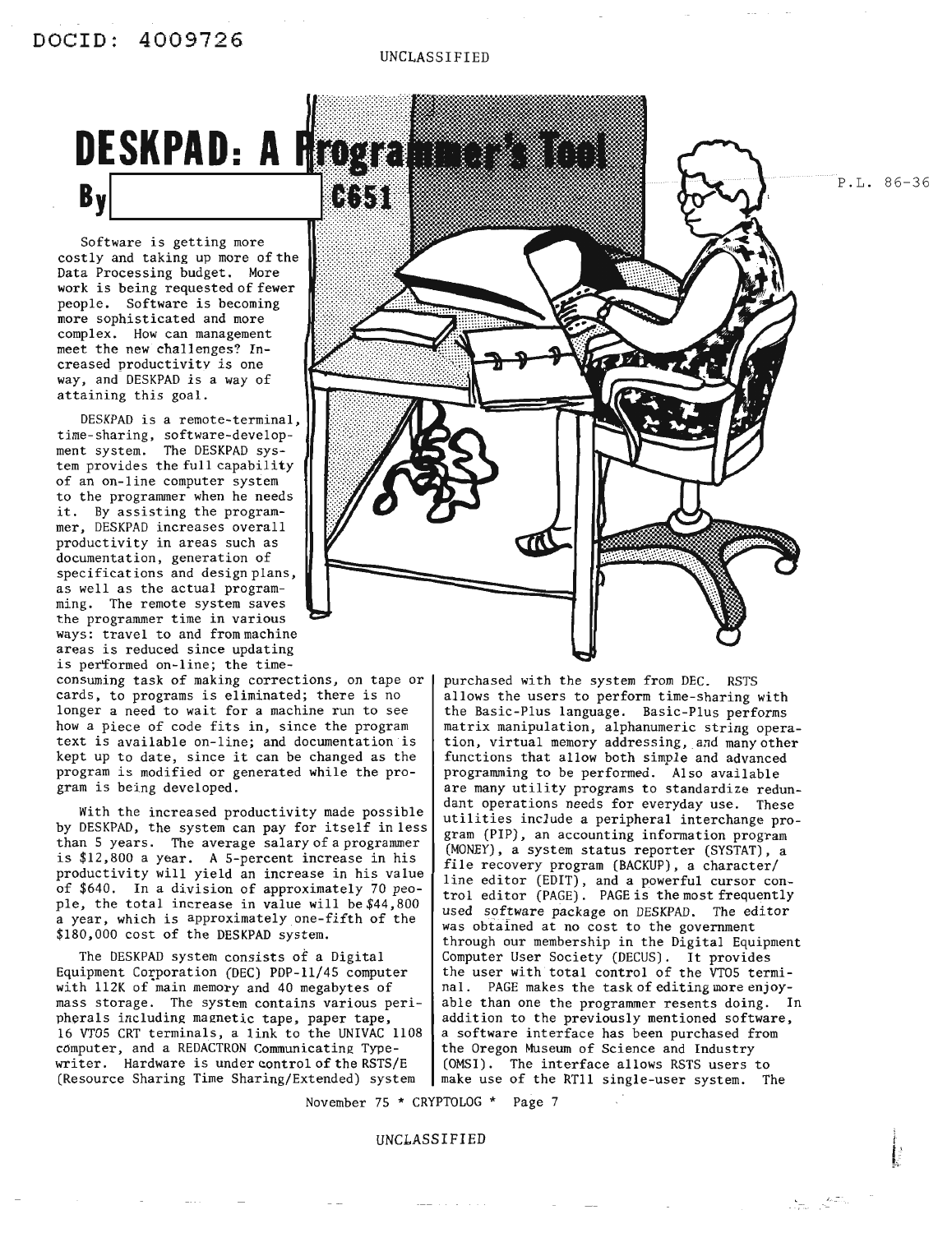## **DESKPAD HARDWARE**



RTII system provides the user the capability of running the PDP-II Macro Assembler and Linker as well as FORTRAN IV. With the OMSI-supplied interface, DESKPAD expands its capability to compete with most of the large-scale systems in the Agency.

The DESKPAD system is currently in use in<br>the Field Software Support Division of C6. With the division supporting 26 small systems, some  $\begin{array}{|l|} \hline \text{Solution to }\text{NSA-c  
rostic No. 1$ with virtually no updating facility or so primitive that it takes 2 to 3 passes to complete a  $(CRYPTOLOG, October 1975)$ single update, it is easy to see why DESKPAD has become quite popular. DESKPAD currently supports 69 people using 700 files assigned to 144 accounts. A "HELP" program is available to provide users with current system informa tion. HELP provides information ranging from 'sign-on instructions to execution of a FORTRAN program. A "GRIPE" program gives the user a means of communicating with the system manager. It informs him of system deficiencies as the user sees them. All gripes are answered within one week by the system manager. Technical

notes are generated to provide users with documentation of user-written utility programs and to provide additional documentation on any other area of DESKPAD that requires it.

With austerity hitting all parts of the Agency, systems such as DESKPAD can provide the needed technology to meet the ever-increasing demand on the diminishing work force.

## $\bigcap$ **LISTINGS PUNCHED CARDS MAG TAPE** / LUIL 1 **TOOLS OF THE TRADE Without DESKPA D**

**PENCIL** PAPER TAPE **CODJNG JAB**

**With DESKPAD**



P.L. 86-36 l"Uncertain Origins": "The analysts I met were anything but desolate. Working in a pair of tottering quonset huts at tables they had made themselves and harassed by wind, dust, and erratic electricity, they saw themselves in league against the forces of evil - variously embodied in the VC, the weather, and NSA."

(UNCLASSIFIED)

November 75 \* CRYPTOLOG \* Page 8

UNCLASSIFIED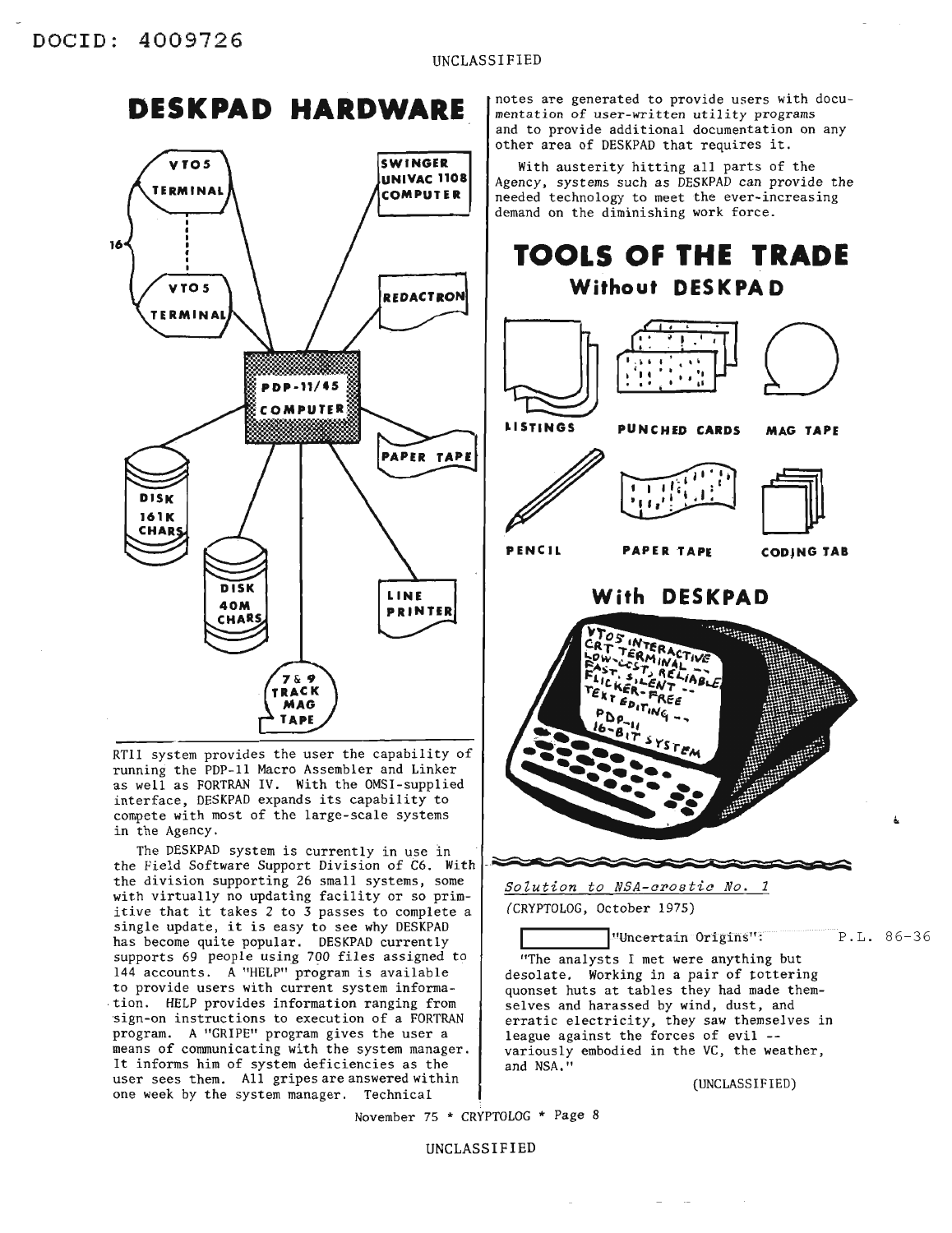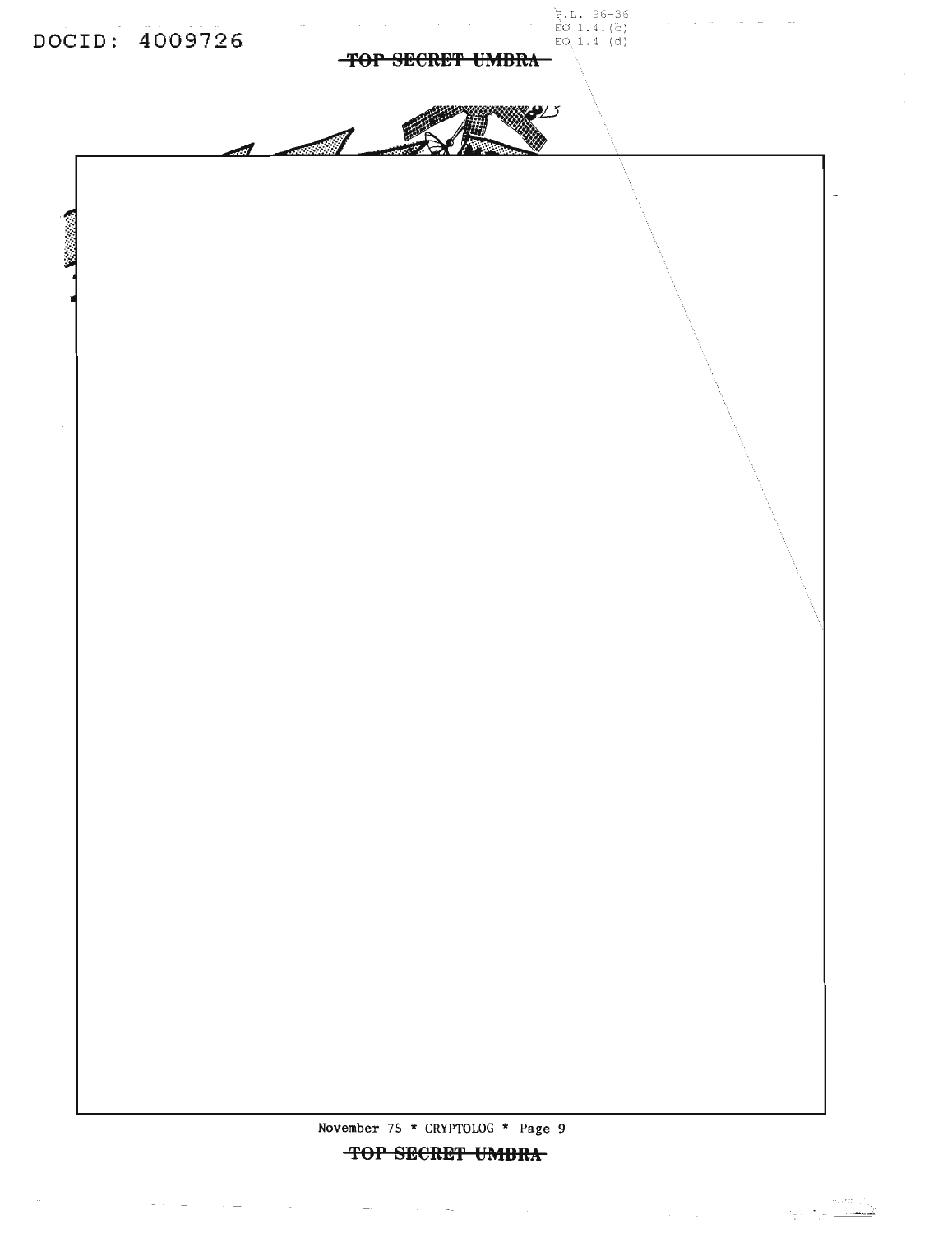~OP **SECftE'f UI'9IBKA**

November 75 \* CRYPTOLOG \* Page 10 **TOP SECRET UMBRA** 

 $\mathcal{L}_{\mathcal{A}}$  is a simple subset of the space of the space of the space of the  $\mathcal{A}$ 

/<br>EO 1.4.(c) EO 1. 4 . (d) P.L. 86-36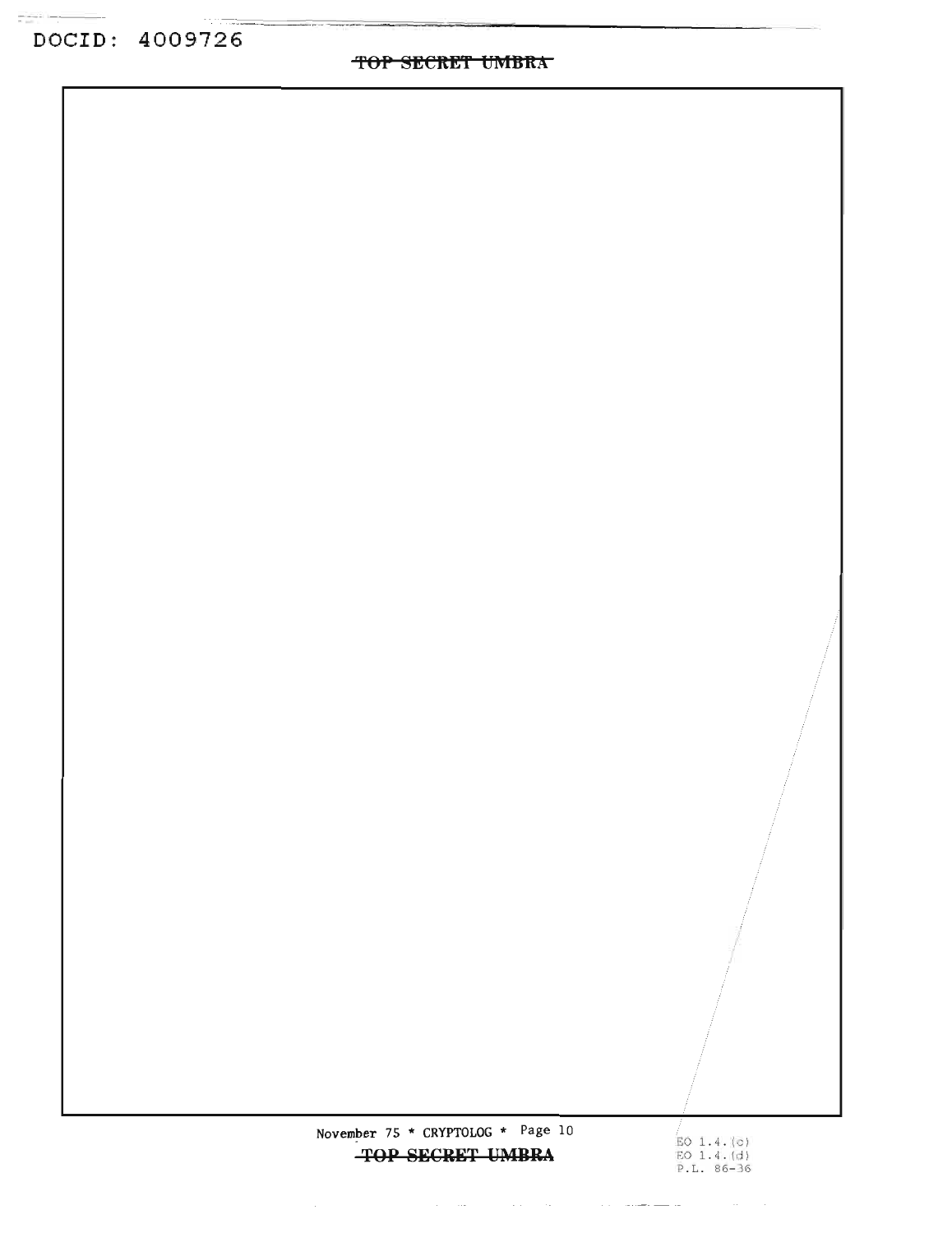#### **'fOP SECRE'f Ul'ffBRA**

 $EO$  1.4. $(c)$  $EQ 1.4. (d)$ P.L. 86-36



The pair in the correction of the main of the contract of the contract of the contract of the contract of the contract of the contract of the contract of the season of the contract of the season of the contract of the se

MOLNIYA-1. Name of Soviet communication satellites intended for relaying of TV programs, and long-distance telephone and telegraph communication. These satellites have been used since 1965. They are part of the Orbita space system of long-range radio communication. These satellites travel on an elliptical orbit of great eccentricity with an apogee of about 40 thou. km in the Northern hemisphere. With an orbit of such shape (for points located in the USSR and other countries in the Northern hemisphere), communication may be maintained for up to 8-10 h at a time. *Molniya-l* satellites have rocket engines to make CORRECTIONS OF ORBITS in order to alter the hours of available communication time *and* to synchronize the travel of several satellites moving round the Earth at the same time. The output power ( $40 W$ ) of the relay transmitter on *Molniya-l* is considerably higher than that on other known communication satellites. The satellite's design provides inflight orientation of solar batteries towards the Sun and of the parabolic antenna towards the Earth.

The 1st *Molniya-1* satellite which was launched on April 23, 1965, regularly

provided TV and telephone exchange bet ween Moscow and Vladivostok for many months. On October 14, 1965, the 2nd *Molniya-l* satellite was launched for experimental 2-way long-distance TV, telephone, and telegraph communication; the 3rd *Molniya-l* satellite, launched on April 25, 1966, besides serving for communication and TV broadcasting Let ween USSR ground stations, was also used for an exchange of TV programs between the USSR and France, this including colour TV. Since May, 1966, TV

*Molniya-I* communication satellite.<br>  $\mu$ -sealed body: 2-solar battery; *3*-high-gain



equipment on board the *Molniya.l* satellites yields images of the Earth as seen from altitudes of 30,000-40,000 km, which contain information about cloud pattern in globular scale; a colour photo of the Earth taken from space was produced in 1967. By August 1, 1968, 13 *Molniya-l* satellites have been placed into orbits to provide regular communication and TV broadcasting over the territory of the USSR and other countries.

Kosmonavtika, V. P. Glushko, Editor-in-Chief, Moscow, 1970 (2~d ed1t10n, expand~d); *The Soviet Encyclopedia of Space* Flight, G. V. Petrovich, Editor-in-Chief, Moscow, 1969 (translation of 1968 edition of *Kosmonavtika). '*

(UNCLASSIFIED)

November 75 \* CRYPTOLOG \* Page 11

#### **'fOP SE€RE'f UMBRA**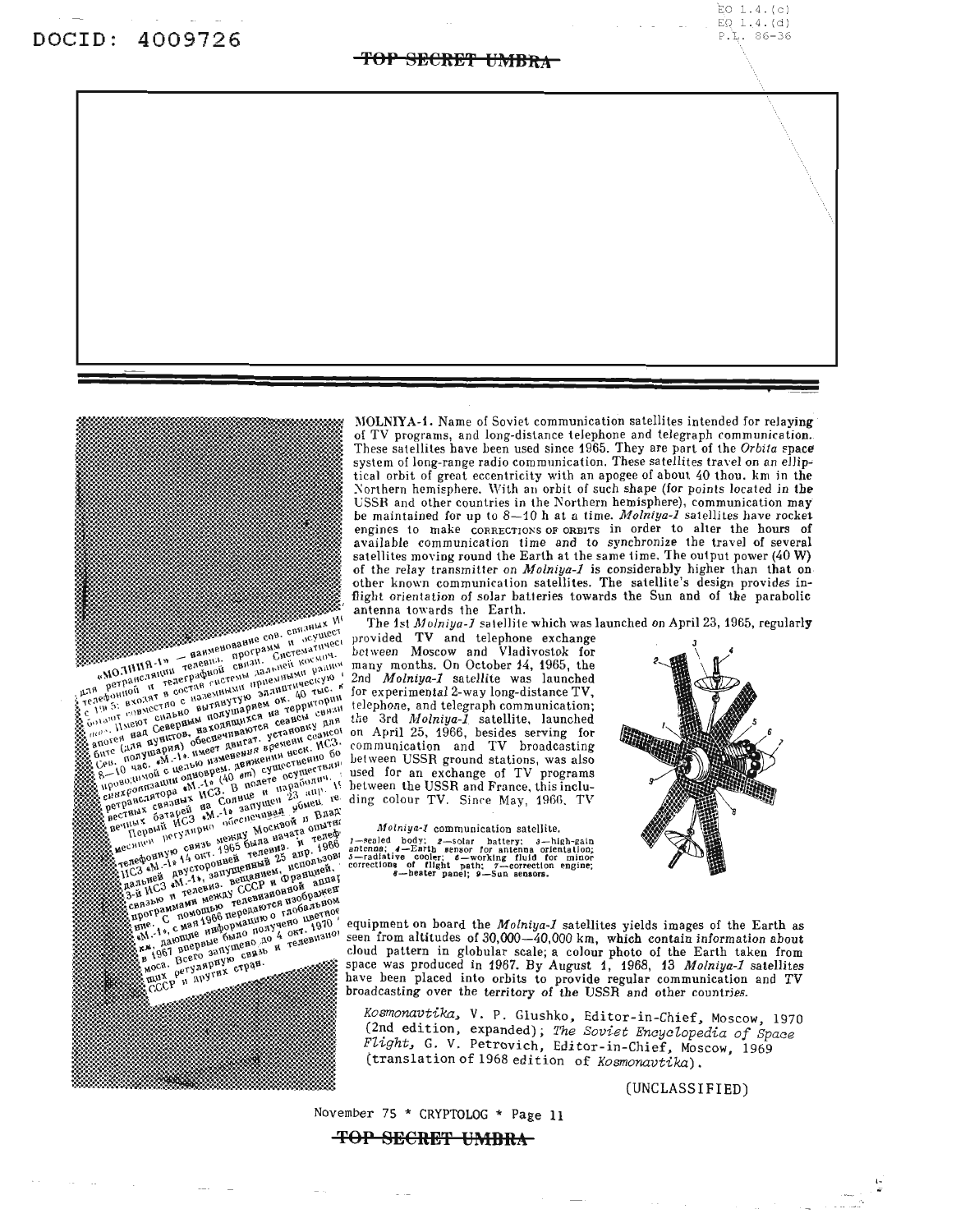UNCLASSIFIED

IN PRAISE OF SOLITS By<br>LOUIS C. GRANT, V13

I am sick to death of hearing people refer to "Some Old Lady in Tennis Shoes" in a frivolous or disparaging tone. You younger readers may not know any better, but you older hands certainly should. Come on, people! My appraisal of SOLITS is now, as it was then, very simply, "Thank Godl'

I first met SOLITS 25 years ago an she amazed me. She was at once the Agency's computer system, the Agency's conscience, the Agency's spir it, and the Agency's respect. No matter where I looked, she was there: armed with the simples tools, garbed in her idiosyn crasies, resolute in her man ner, doing her thing.

SOLITS embodied all the basics of a computer: *mem ory bank* (she never forgot anything); *data storage* (she never got rid of anything); *retrieval* (she knew where everything was); and *rapid acces* (she had instant opinions). All this and she was seldom down for maintenance, she generated her own data input, and she didn't even nee air-conditioning to operate.

Like any good conscience, SOLITS was frustrating and at times hard to live with. She was there whether you wanted her or not; she nagged until you listened; and she didn't give a damn who you were. If she had an opinion, you got it. In fact, you got it over and over until it registered. And I know of no Agency senior who ever escaped the determined SOLITS touch. Tne frustrating part was that you inevitably were sorry for it when you failed to heed her counsel.

In spirit, SOLITS personified the phrase 'weird and wonderful." Professionally she was unorthodox, crotchety, jealous, suspicious, and selfish. She was the undisputed ruler of her one-desk kingdom. You were free to seek a request, but you never dared<br>\ suggest how she might grant it. In short, a royal pain. Yet under that autocratic armor was a true Queen. 60LITS reigned ove~ her younger coworkers. She lent them money, befriended the lonely, counseled the unknowing, ministered to the sick, and comforted the ereaved. But always with an air of noblesse oblige that never betrayed her inner ~elings. Indeed a regal gem.

> SOLITS was deeply respected for one very simple reason: she worked.The general excellence of her effort and her profound dedication are manifested in every success the Agency ever had. SOLITS never sought the spotlight, but you can bet the script was based on something she had  $\degree$ P.L. 86-36 done. And she was always in the wings ready to cue the front man. She richly deserved the applause,

Oh yes, she really did wear tennis shoes. But the Agency has stood in them -proudly -- ever since the ribbon was cut. If they ever build a museum here, I hope there is a pair of bronzed tennis shoes enshrined and dedicated to the First Lady of our business. Wherever you are, SOLITS, my professional respect and gratitude are with you.

*Most Golden Oldies were apparently written by Anon.*, *but* the *author* of the<br> *following one is known: NSA-er Dr.* 

**Notes on Blue Russian**<br>Blue Russian is a dialect spoken by about 16 persons scattered widely over the Valdai Hills. It is called "Blue Russian" because of the characteristic tint of the faces of speakers as the hold their breath while pronouncing imperfective and frequentative verb forms.

Just to give you an example: BIT' means· "to beat"; POBIT' means "to do a little beating", and its imperfective is POBIVAT'. ZAPOBIVAT' means "to begin to do a little beating," and its imperfective is PEREZAPOBIVYVAT'. This last verb, interestingly enough, has a special frequentative form: namely, PEREZAPOBIVYVYVOVAT', which may be rendered "to make a practice of making fresh starts on projects involving a lim-<br>making fresh starts on projects involving a lim-<br>fresh starts on projects involving a limited ited amount of beating." Hence, the handy ex-

pression ShKOL'NO-DVOROVYJ PEREZAPOBIVYVYVUYu-ShchIJ, "schoolyard bully."

The 16 speakers of Blue Russian are under constant observation so that scientific data on the incidence of linguistic strangulation may be obtained. Their zero birth rate during the past <sup>50</sup> years has aroused comment. But it is still too early to assert, with Hammerkopf, that "Blue Russians are too exhausted from talking to be able to propagate." This is dogmatic theorizing in the worst tradition of the University of Berlin.

As this goes to press, it has been learned that two of the 16 Blue Russians have died. It seems that one of them, a devoted member of the Pedagogico-Organizational Committee of the 7-year School of Staraya Russa, suffocated in the midst of an impassioned speech on schoolyard bullies; and his wife died of a similar cause shortly afterwards while talking to friends about making amount of simplification of Blue Russian.

November 75 \* CRYPTOLOG \* Page 12 UNCLASSIFIED

**WEPARTERS' OF <del>UNULLING Y</del> TALINGLE**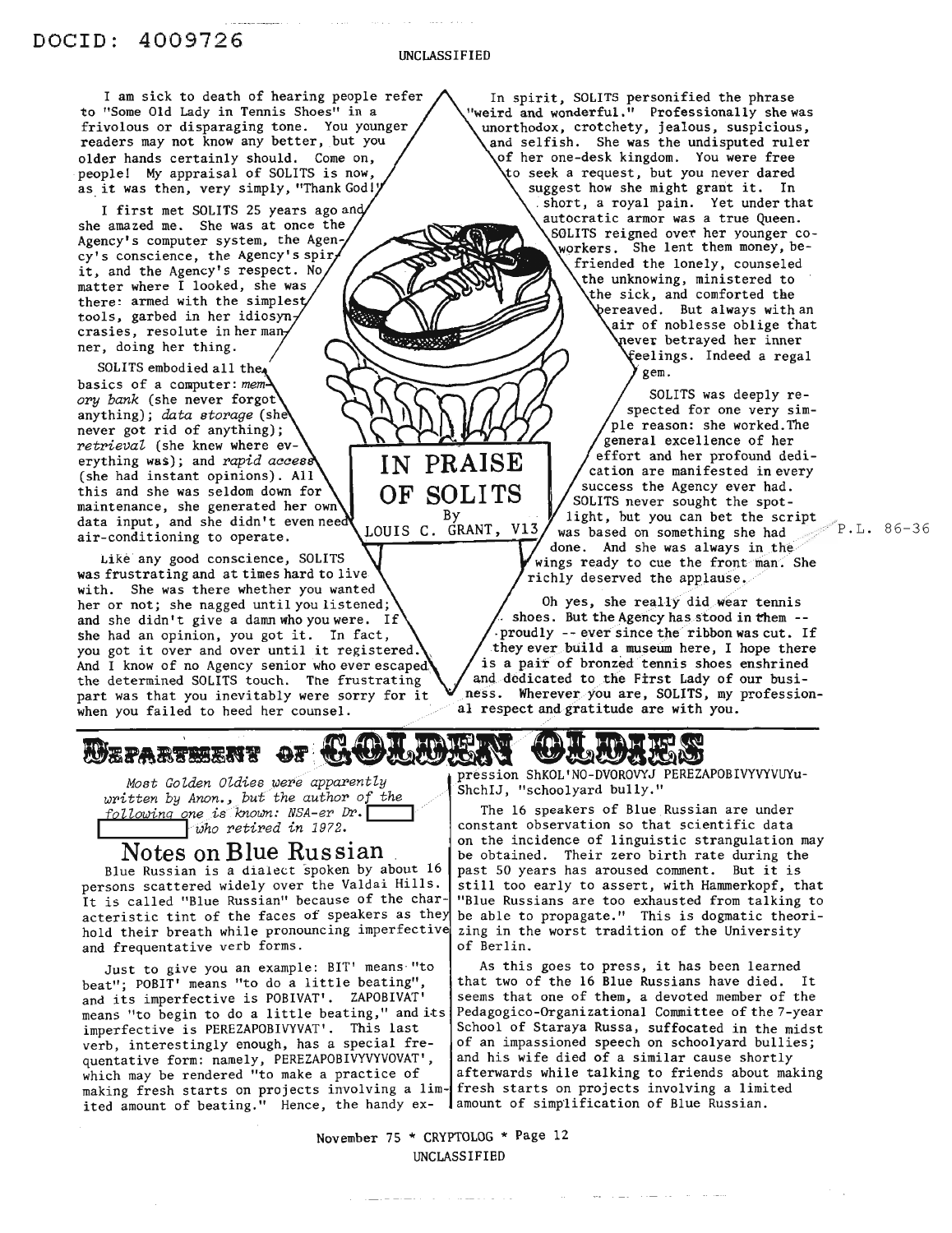## **National Cryptologic School Offers Course-Equivalency Tests**



#### **CONFIDHNTIAJ.**

Pl- Oct 75- 53- 24202